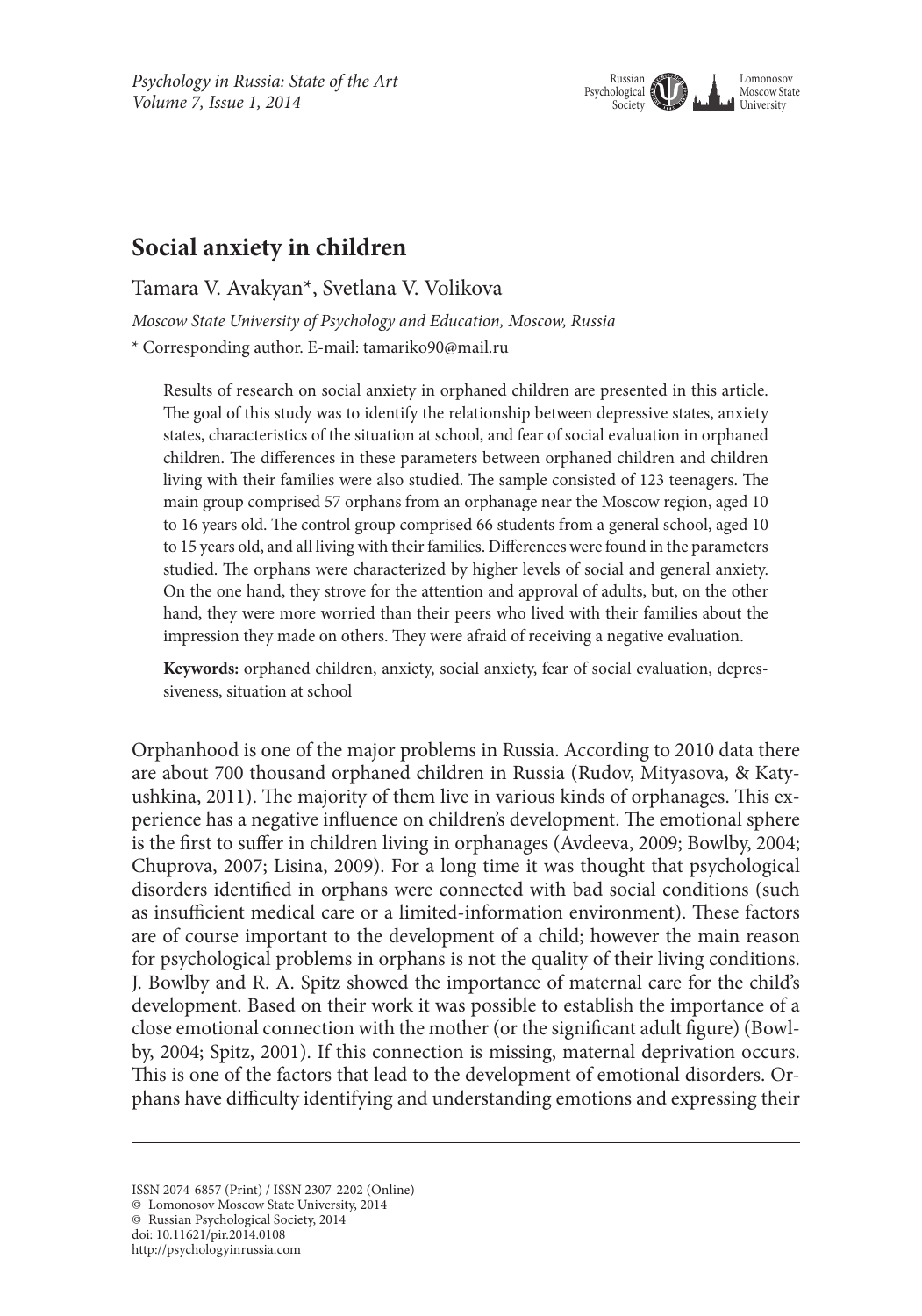own emotions; they are characterized by lack of a clearly formed self-image and low self-esteem (Avdeeva, 2009; Chuprova, 2007; Prihozhan & Tolstyh, 2007; Zalysina & Smirnova, 1985). Living outside a family and having a deficit in communication with significant adult figures lead to scarceness of communication skills, difficulties in social-role identification, problems in gender-identity formation, and distorted images of parent-child relationships (Chuprova, 2007; Prihozhan & Tolstyh, 2007; Romanovskiy, 2009; Zalysina & Smirnova, 1985). Many researchers have identified a deficit in creative activities and cognitive motivation (Bozhovich, 2008; Prihozhan & Tolstyh, 2007).

Thus, living in orphanages decreases the ability of orphans to adapt to and interact with the world and other people. A deficit of behavior strategies that help adaptation may lead to social anxiety in orphaned children. Studying the characteristics of emotional development of orphaned children and teenagers — for example, the display of social anxiety — will allow us to find ways of adapting them to society.

#### **Social anxiety**

Up to the present time the social-anxiety phenomenon has rarely been studied in Russia. Among studies dedicated to this topic one can highlight the research of I.V. Nikitina and A.B. Kholmogorova (Nikitina & Kholmogorova, 2010) and of V.V. Krasnova (Krasnova & Kholmogorova, 2011). "The term social anxiety is understood as a type of anxiety which is triggered by various kinds of situations involving social interactions" (Nikitina & Kholmogorova, 2010, 80). When people with a high level of social anxiety connect with other people, they experience emotional discomfort and feel anxious about the impression they are making and about how they look in the eyes of others. The mildest form of social anxiety is shyness (Zimbardo, 1991). The most severe form of social anxiety is social phobia, which is identified as a separate diagnostic category in DSM-IV and ICD-10.

Research has shown that social anxiety in teenagers and adults may be connected to suicidal ideation, substance abuse aimed at alleviating the psychological state, and depressive states (Beidel & Turner, 1998, in Nikitina & Kholmogorova, 2011, 82.). A tendency to decrease the frequency of social contacts may lead to a decrease in educational and professional activities and to the deterioration of the quality of interpersonal relationships, sometimes even to social isolation. Research done by Zimbardo (1991) shows that shy children and students are less likely than children and students who are not shy to initiate a conversation, more likely to experience difficulties in ambiguous social situations (where there are no regulations, instructions, or rules), and more likely to be unable to ask for help. The inability to address others leads to worsening of the student-teacher contact and, in turn, may lead to difficulties in school and may impair academic progress. Research conducted by Belyakova (2011) shows that there is a connection between social anxiety, markers of emotional troubles, and perfectionism.

The consequence of social anxiety in orphans may be even more disadaptation than in nonorphans because of the structure of their social communication. The need for acknowledgement and support prevails in orphans; their leading motive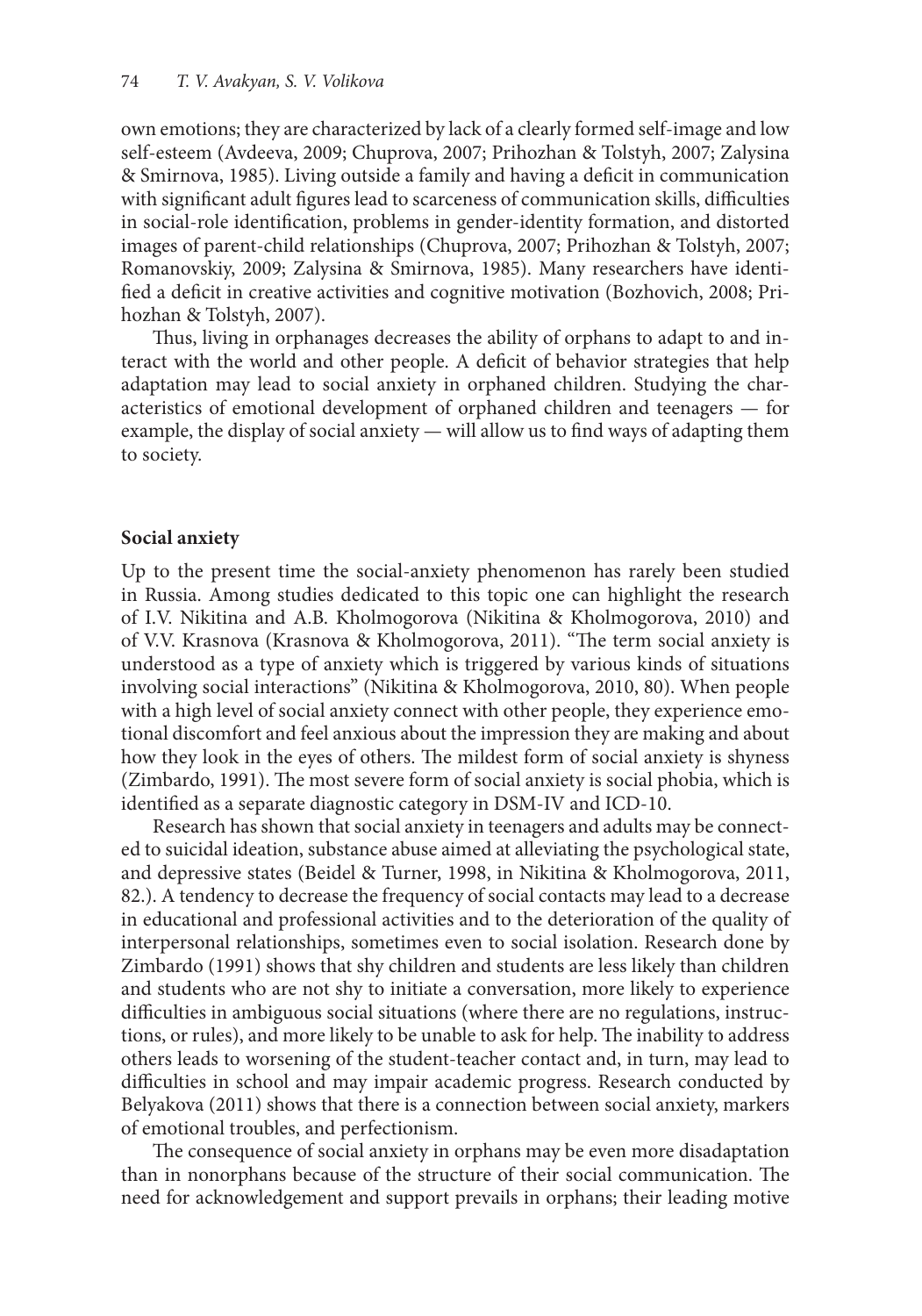in communication is personal (Lisina, 2009). The main factors motivating children to communicate are attention and anticipation of an adult's evaluation. In their interactions with adults children living in orphanages are more concentrated on obtaining support from the adult than on engaging in joint activities with the adult (Zalysina & Smirnova, 1985). When meeting new people orphans are drawn toward adults: they try to obtain their attention and at the same time to steer them away from their peers. Their communication skills are insufficient for establishing adequate interactions with both adults and peers. All these problems can further increase anxiety and make the emotional disturbances chronic. To summarize, social anxiety is closely connected with indexes of anxiety and depression and lead to the worsening of a child's quality of life. It follows that research in this field is extremely important and timely.

# **Organization of the research**

### *The surveyed group*

The goal of this study was to identify the connection between depressive states, anxiety, school conditions, and the fear of social evaluation in orphaned children. The authors also examined the differences in these parameters between a group of orphaned children and a group of children living in families.

A total of 123 children and teenagers were studied. The main group consisted of 57 children from an orphanage near Moscow; they were 10 to 16 years old. The control group comprised 66 students of a Moscow school; they 10 to 15 years old. The groups were matched by sex and age.

All children who took part in the study (both orphans and children living with their families) obtained permission from their parents or official guardians to participate in psychological research. SPSS for Windows, Standard Version 17.0, was used to process data.

# *The methodological complex*

The methodological complex included the following questionnaires:

- • Personality Anxiety Scale (developed by A. M. Prihozhan in 1980–1983)
- • Children`s Depression Inventory (CDI; developed by M. Kovacs in 1992, adapted by A. B. Kholmogorova, S. V. Volikova, and O. G. Kalina in 2011)
- Fear of Negative Evaluation (FNE) Scale (fear of social evaluation; developed by D. Watson and R. Friend in 1969)
- • Situation at School Questionnaire (developed by V. K. Zaretskiy and A. B. Kholmogorova in 2006)

# *Results and discussion*

The orphans and children living in families were compared according to their levels of depression, anxiety, and fear of social evaluation. As can be seen in Table 1, the percentage of children with high levels of depression, anxiety, and social anxiety was higher in the group of orphaned children than in the group of children living in families. For example, a high level of depressiveness was identified in 17.5% of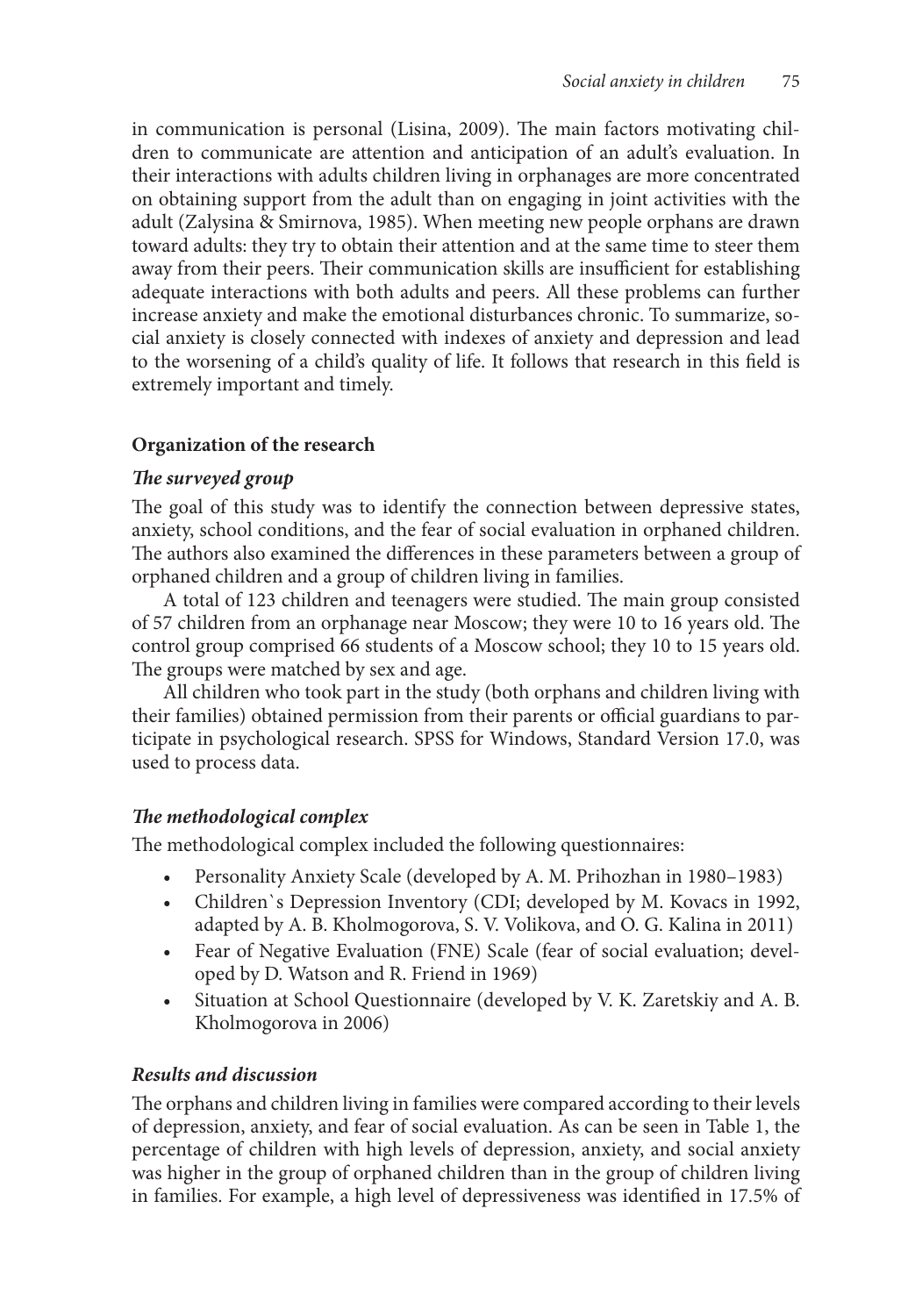orphans and in 9.1% of children in families; a high level of anxiety, in 17.5% and 6.0%, respectively. A high level of social anxiety was seen in 35.1% of orphans and in 19.7% of children in families.

Table 1. distribution of orphans and children living in families based on degree of depression (CDI), anxiety (Personality Anxiety Scale), and fear of social evaluation (FNE Scale), in percent

|                | Low level |          | Medium level |          | <b>High level</b> |          |
|----------------|-----------|----------|--------------|----------|-------------------|----------|
|                | Orphanage | Family   | Orphanage    | Family   | Orphanage         | Family   |
| Depressiveness | 57.8%     | 71.2%    | 24.5%        | 19.7%    | 17.5%             | 9.1%     |
|                | $(N=33)$  | $(N=47)$ | $(N=14)$     | $(N=13)$ | $(N=10)$          | $(N=6)$  |
| Anxiousness    | 70.2%     | 78.8%    | 12.3%        | 15.2%    | 17.5%             | 6.0%     |
|                | $(N=40)$  | $(N=52)$ | $(N=7)$      | $(N=10)$ | $(N=10)$          | $(N=4)$  |
| Fear of social | 12.3%     | 31.8%    | 52.6%        | 48.5%    | 35.1%             | 19.7%    |
| evaluation     | $(N=7)$   | $(N=21)$ | $(N=30)$     | $(N=32)$ | $(N=20)$          | $(N=13)$ |

Table 2 compares levels of social anxiety in the main and control groups. Means of fear of social anxiety in orphans were higher than the means of their peers who lived with their families. The results confirm the assumption that orphans are geared more toward the evaluation of others and experience anxiety in situations that involve social contacts; these results correspond with the results of studies that were mentioned in the analytical section (Prihozhan & Tolstyh, 2007).

**Table 2.** Comparison of social-evaluation indexes of orphans and children living in families (FNE Scale)

|                              | Orphanage $(N = 57)$ | Family ( $N = 66$ ) | Mann-Whitney | $p$ significance |
|------------------------------|----------------------|---------------------|--------------|------------------|
|                              | M(SD)                | M(SD)               | U criteria   | level            |
| Fear of social<br>evaluation | 16.6(5.8)            | 13.7(6.7)           | 1376.500     | $.010*$          |

 $*$ *p* < .05.

As seen in Table 3, all anxiety indexes were higher in orphans than in children who live in families. Significant differences were found in the self-evaluation, magical, and general-anxiety indexes. Thus, one can say that orphans have higher levels of anxiety and stress than do children living in families. They are most often worried about not meeting demands and are unhappy with themselves. In addition, orphans are suspicious more often than their peers who live in families: they connect various problems with external, even supernatural, factors they cannot influence. Such perceptions can originate in and be supported by the special characteristics of the secluded environment they live in.

Significant differences in levels of depression were not found. However, qualitative and quantitative analyses show that virtually all markers were higher in the orphans than in the children living in families. Analysis of the answers given by children from the orphan group to the separate questions of the CDI shows that they evaluated themselves negatively more often than did their peers from families.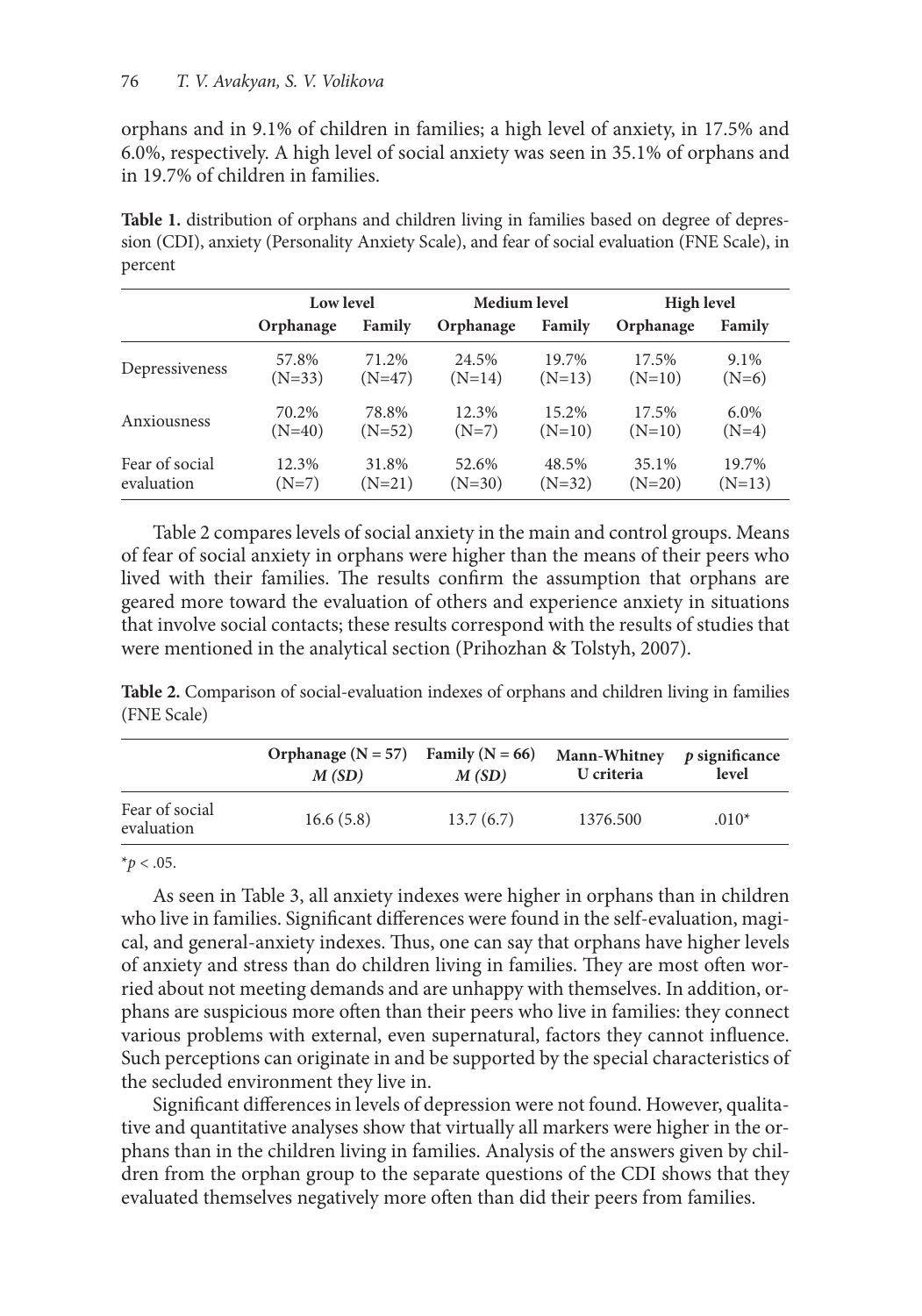| <b>Scales</b>           | Orphanage $(N = 57)$ Family $(N = 66)$<br>M(SD) | M(SD)      | Mann-Whitney p significance<br>U criteria | level    |
|-------------------------|-------------------------------------------------|------------|-------------------------------------------|----------|
| School anxiety          | 13.0(7.5)                                       | 11.8(6.6)  | 1784.000                                  | .622     |
| Self-evaluation anxiety | 15.0(6.5)                                       | 11.3(7.2)  | 1254.500                                  | $.001**$ |
| Interpersonal anxiety   | 13.9(7.8)                                       | 11.9(7.5)  | 1594.500                                  | .146     |
| Magical anxiety         | 12.7(8.5)                                       | 9.0(7.5)   | 1404.500                                  | $.016*$  |
| General anxiety         | 54.5(24.1)                                      | 43.8(24.0) | 1443.000                                  | $.026*$  |

**Table 3.** Comparison of anxiety levels of orphans and children living in families (Personality Anxiety Scale)

*\*p* < .05. *\*\*p* < .01.

School problems and characteristics of the situation at school were also compared for the two groups. The Situation at School Questionnaire aims at evaluating the favorability of the conditions at school in general and also evaluates parameters such as the attitude of the child to education, educational difficulties, relationships with teachers and classmates (the Friends Scale), presence of and tendency toward truant behavior, and spending of in-school free time.

| <b>Scales</b>                         | Orphanage ( $N = 57$ ) Family ( $N = 66$ )<br>M(SD) | M(SD)     | Mann-Whitney $p$ significance<br>U criteria | level    |
|---------------------------------------|-----------------------------------------------------|-----------|---------------------------------------------|----------|
| Attitude toward school                | 12.8(1.7)                                           | 13.0(1.7) | 1684.500                                    | .293     |
| Problems in education                 | 11.6(2.9)                                           | 11.9(2.8) | 1720.000                                    | .411     |
| <b>Teachers</b>                       | 14.1(2.0)                                           | 13.2(2.2) | 1437.500                                    | $.022*$  |
| Truancy                               | 13.7(2.5)                                           | 12.6(2.7) | 1397.500                                    | $.013*$  |
| Friends                               | 10.8(2.6)                                           | 10.8(2.6) | 1866.000                                    | .939     |
| Free time                             | 13.7(2.7)                                           | 9.7(3.4)  | 678.500                                     | $.000**$ |
| General index of school<br>conditions | 77.0(9.2)                                           | 71.1(9.3) | 1217.500                                    | $.001**$ |

**Table 4.** Comparison of indexes of the school problems of orphans and children living in families (Situation at School Questionnaire)

*\* p* < .05. *\*\* p* < .01.

Comparison of the results of both groups on the Situation at School Questionnaire (Table 4) shows that, in comparison with the children living in families, the orphans evaluated their school situation as being safer and were more satisfied with it. Orphans believed that their relationships with teachers were better and that their free time was better organized. According to self-reports the orphans were less truant. Relationships with teachers can be the result of the initial attitude of the children toward teachers in general: orphans often perceive teachers as significant adults, with whom they find it easier to communicate than with peers (Prihozhan & Tolstyh, 2007). The better attendance of orphans can be explained by the difficulty of skipping classes in a closed facility. It is obvious that the conditions for spending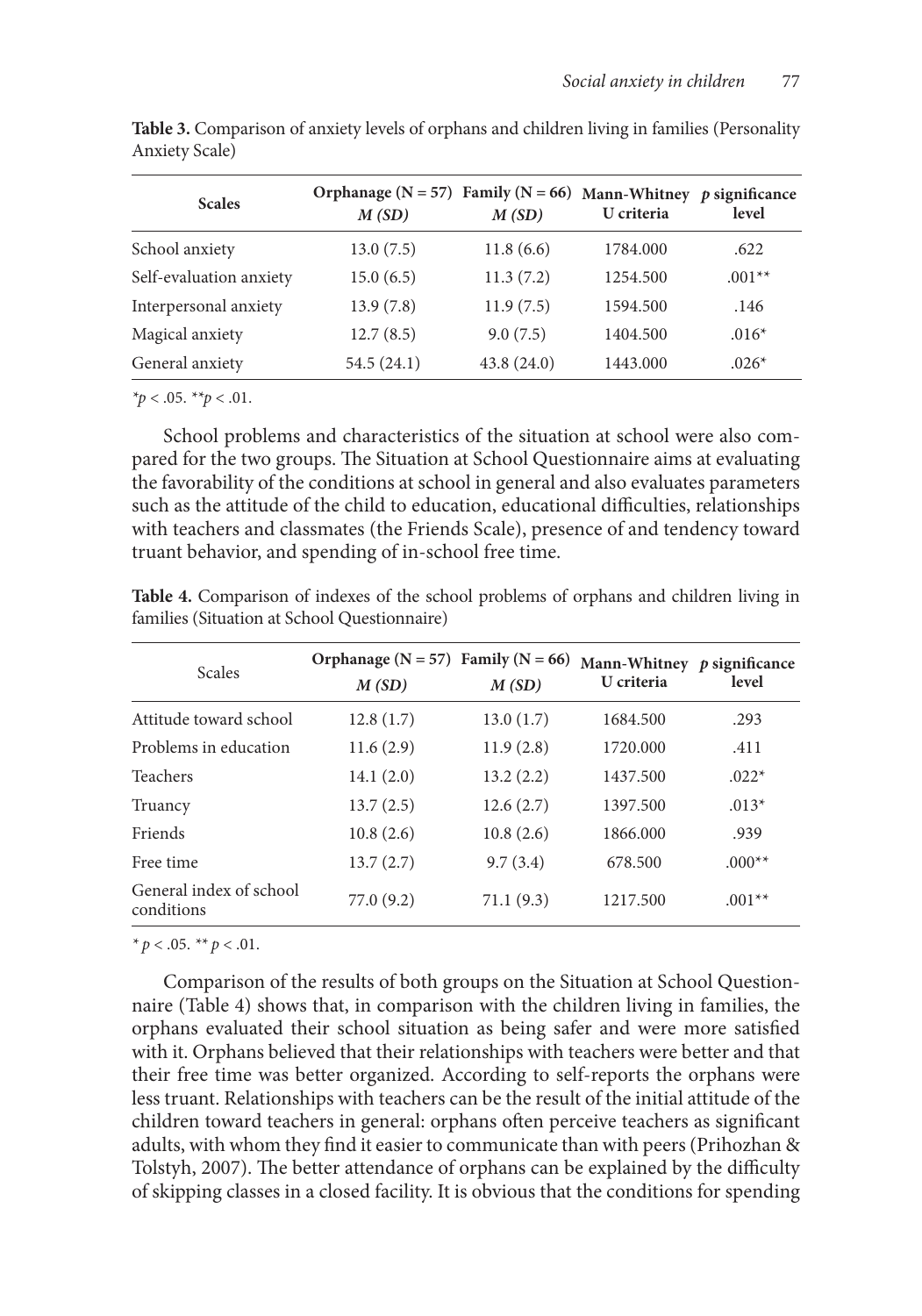free time are also different for orphans and for children who live in families. Children and teenagers who live in orphanages communicate mainly with each other and are used to taking part in common events and extracurricular activities. The school was located in the orphanage so it may have been more difficult for children to separate school and nonschool free time. By summarizing the data obtained in the comparison of the two groups, one can conclude that the hypothesis about the differences in fear of social evaluation, depressiveness, anxiety, and situation at school has been almost fully confirmed.

The results of the correlation analysis should also be considered (Table 5). In both analyzed groups (orphans and students from families) a positive correlation was found between fear of social evaluation and anxiety. As the fear of social evaluation increases so does anxiety in all areas under investigation: in-school free time, self-evaluation, interpersonal contacts, belief in the supernatural, and general level of anxiety. Thus, we can conclude that social anxiety is connected with an increase in pressure and stress in all the other activities of the child.

| <b>Scales</b>               | Fear of social evaluation |          |  |  |
|-----------------------------|---------------------------|----------|--|--|
|                             | Orphanage                 | Family   |  |  |
| In-school free time anxiety | $.306*$                   | $.365**$ |  |  |
| Self-evaluation anxiety     | $.381**$                  | $.471**$ |  |  |
| Interpersonal anxiety       | $.445**$                  | $.487**$ |  |  |
| Magical anxiety             | $.314*$                   | $.383*$  |  |  |
| General anxiety index       | $.421**$                  | $.507**$ |  |  |

**Table 5.** Correlation between fear of social evaluation (FNE Scale) and anxiety level (Personality Anxiety Scale) in orphaned children and children living in families, r-spearman correlation coefficient

*\*p* < .05. *\*\* p* < .01.

Fear of social evaluation was connected with the general depression index in orphans (Table 6). Across the sample, fear of social evaluation was also connected with manifestations of depression (such as negative mood, school problems, negative self-appraisal, and the opinion that there is very little one can deal with successfully). These results correspond to those of earlier studies (Krasnova & Kholmogorova, 2011).

**Table 6.** Correlation between fear of social evaluation (FNE Scale) and level of depressiveness (CDI) in orphaned children and children living in families, r-spearman correlation coefficient

|                          | Fear of social evaluation |         |  |
|--------------------------|---------------------------|---------|--|
|                          | Orphanage                 | Family  |  |
| General depression index | $.388*$                   | $.352*$ |  |

*\* p* < .05. *\*\*p* < .01.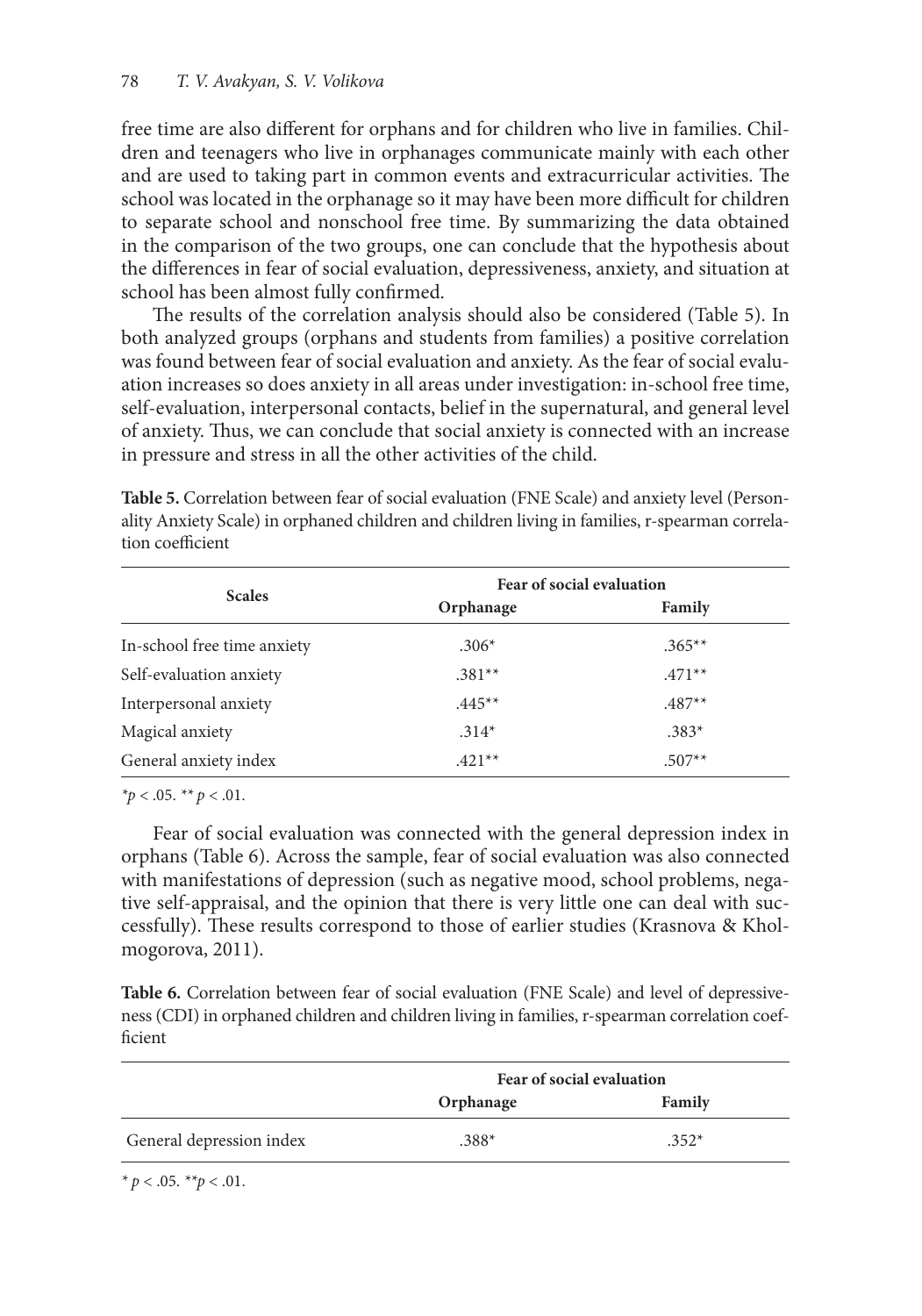Fear of social evaluation in the orphans was connected with such parameters of the situation at school as relationships with teachers, truancy tendency, satisfaction with the use of free time, as well as with the general index of school conditions (Table 7). At first glance a seemingly paradoxical result is seen: the higher the fear of social evaluation, the fewer school problems a child had. Many of the reasons for this paradox were explained above. In addition, there are further reasons for the connection between fear of social evaluation and fewer absences. Orphans believe that being truant can lead to conflicts with and the disapproval of teachers; they are anxious about these consequences and thus try not to be absent from their lessons. Correspondingly, as the level of social anxiety increases, so does anxiety about being negatively evaluated and about disapproval and punishment, all of which increase the tendency to be less truant. According to research done by Prihozhan, orphans have become accustomed to obeying rules and desire to be externally controlled (Prihozhan & Tolstyh, 2007). The habit of living according to a routine, with strict discipline, as well as the organization of the orphans' lives and the characteristics of their environment (a confined facility) all contributed to the fact that the number of absences among orphans was not that high.

|                                    | Fear of social evaluation |         |  |
|------------------------------------|---------------------------|---------|--|
| Scales                             | Orphanage                 | Family  |  |
| Attitude toward education          | .122                      | $-.053$ |  |
| Difficulties in education          | .168                      | .076    |  |
| <b>Teachers</b>                    | $.346**$                  | .048    |  |
| Truancy                            | $.303*$                   | .117    |  |
| Friends                            | .219                      | .008    |  |
| Free time                          | $.464**$                  | $.260*$ |  |
| General index of school conditions | $.410**$                  | .180    |  |

**Table 7.** Correlation between fear of social evaluation (FNE Scale) and school problems (Situation at School Questionnaire) in orphaned children and children living in families, r-spearman correlation coefficient

*\*p* < .05. *\*\*p <* .01.

Some correlations within the group of orphaned children can at first sight seem paradoxical. An example is the connection between an increase in social anxiety and improvement in relationships with teachers. But, as mentioned above, an understanding of the teachers' role in the life of such children explains this relationship. In children without family experiences an increase in anxiety about social situations makes them more likely to consult a teacher, and they will try to improve the relationship with the teacher because they see the teacher as a person who is able to help them overcome fears and anxieties.

In regard to the connection of fear of social evaluation and satisfaction with spending free time, free time is a habitual activity for a child and is a source of pleasure. Fear of social evaluation does not spread to this area because here the child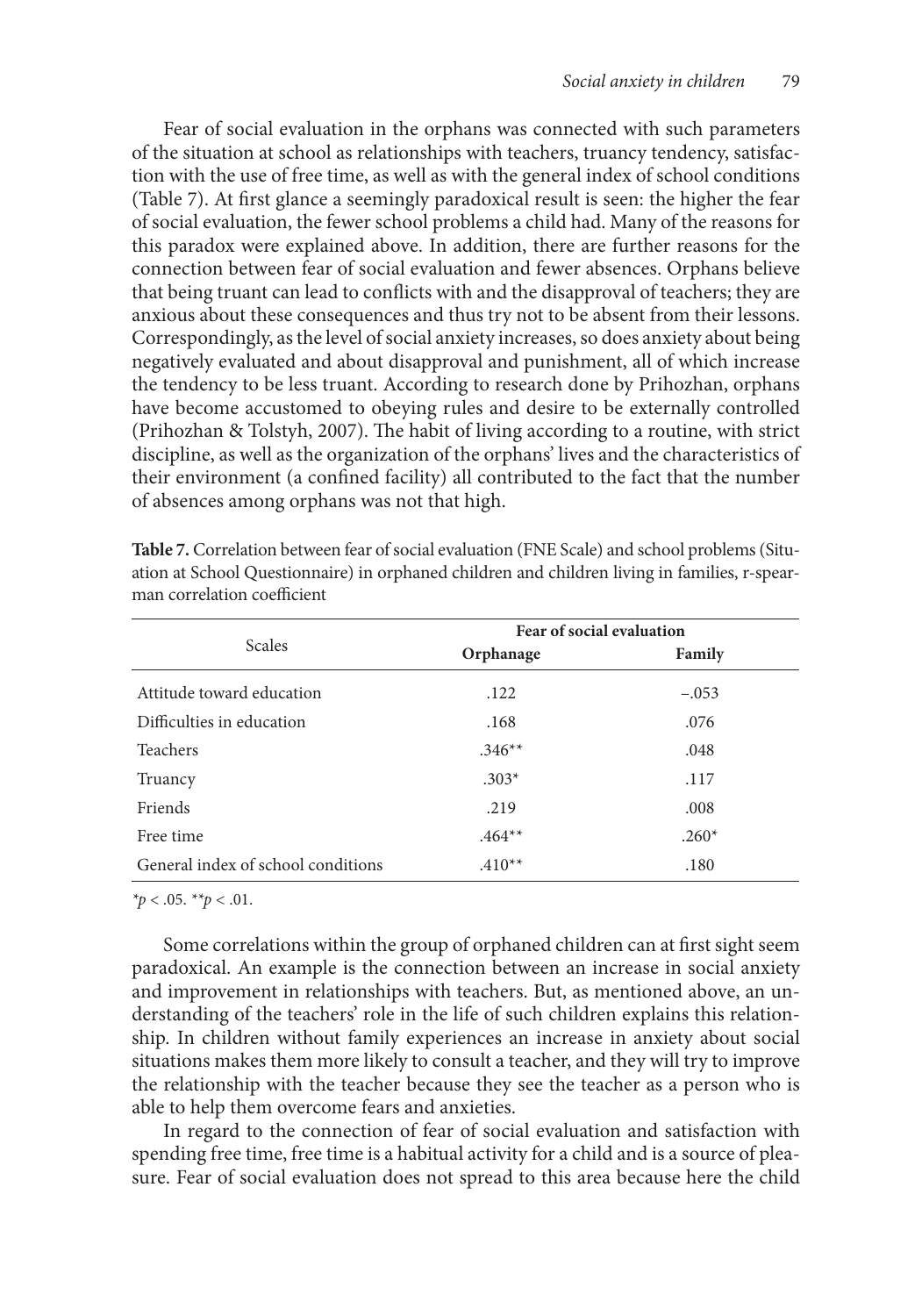feels confident and safe. If there is fear of social evaluation, the child tries to avoid unusual situations or unfamiliar people.

Correlation analysis showed individual connections between depression and school difficulties. It should be noted that in the group of children living in families these connections were seen more often than in the group of orphaned children. For instance, in students who lived in families a negative evaluation of themselves and of their educational abilities was connected with the worsening of relationships with teachers and friends ( $p = .460^*$ ;  $p = .406^*$ ). Difficulties at school turned out to be connected with communication: an increase in school problems was connected with worsening relationships with friends ( $p = .327<sup>*</sup>$ ) and the emergence of the feeling of being excluded from the peer environment ( $p = .420<sup>*</sup>$ ). In general the worsening of the situation at school was connected with an increase in depressive symptoms ( $p = .409$ <sup>\*</sup>). In summary the differences between the main and control groups should be highlighted. Social interaction is very important both for orphaned children and for children living in families. However, contacts with adults are more important for orphans, while contacts with peers are more important for children who live in families. These data correspond with the results of the research reviewed in the theoretical section of this article. Difficulties in contacts with others, especially peers, and relying on external evaluation are both also characteristic of children from orphanages (Zalysina & Smirnova, 1985; Prihozhan & Tolstyh, 2007).

#### **Conclusions**

Two groups of children were studied: orphans and children living with their families. Based on the results of the study the authors conclude that there are differences between these groups in their anxiety indexes, in their level of fear of social evaluation, and in their situation at school. Orphans are characterized by a higher anxiety levels than children from families. For example, statistically significant differences in self-evaluation anxiety and magical anxiety were found. The level of fear of social evaluation is also higher in orphans than in their peers who live in families. Thus, orphans are geared more toward external evaluation, are more anxious about it, and experience more stress when interacting with others. Children who live in orphanages see their situation at school as being more favorable than do children who live in families. For instance, differences in attitudes toward teachers, truancy, and free time within the school should be noted. Orphans are more satisfied with their relationships with teachers. They skip classes less often, a fact that can be explained largely by living conditions: orphans have fewer opportunities for unexcused absences from lessons. Orphans are also more satisfied with their in-school free time, as opposed to children with families, who evaluate this parameter as less satisfying. There were no significant differences in levels of depressiveness; we assume this finding is connected with the quantitative composition of both samples. Correlations were discovered between anxiety, fear of social evaluation, situation at school, and depressiveness both for each group separately and for the sample as a whole.

Based on the results of this study we can conclude that, compared with children from families, orphans are characterized more by problems in interpersonal com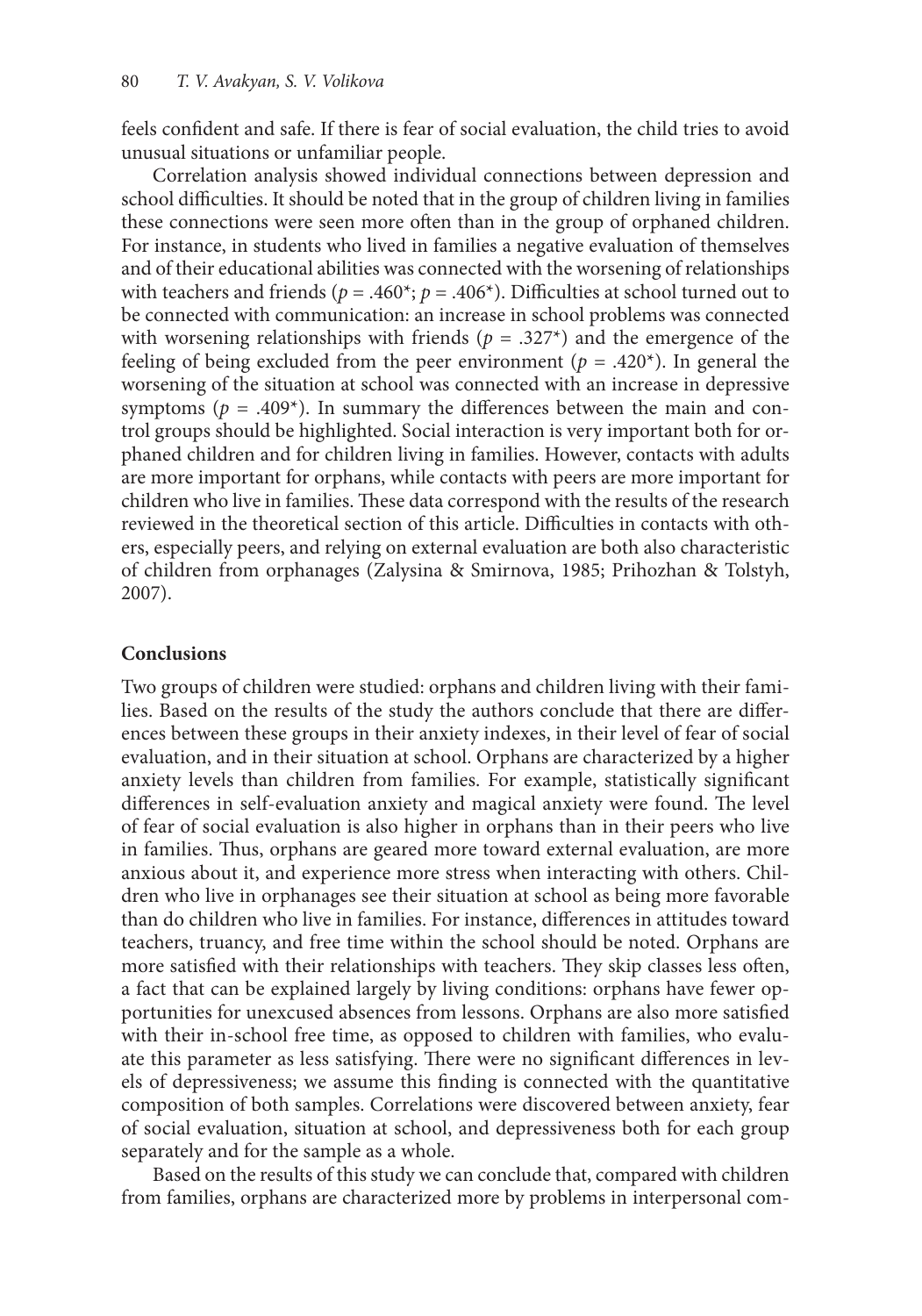munication. This characterization is the result of the specific structure of communication in children from orphanages. Children who live in orphanages are characterized by higher levels of social anxiety. On the one hand, they strive for attention from and approval by adults, and, on the other hand, they are more worried than their peers living in families about the impression they will make on others, and they are afraid to get a negative evaluation. The obtained data suggest that orphans need psychological training programs that will help them adapt, form and develop social competencies, and improve their communication skills. These skills will help decrease the level of social anxiety and will ease the process of socialization, which is important for them when they leave the orphanage.

#### **Study limitations**

All answers on the questionnaires are self-reports. These questionnaires didn't take into account the level of social desirability of the options presented. Also important to note is the fact that self-understanding, self-awareness, and reflection in orphaned children can be poorly developed, as is supported by a number of previous studies (Prihozhan & Tolstyh, 2007). This limitation should also be considered when interpreting results. Another limitation is the small sample size. Because of these limitations, the conclusions of this study are preliminary. All the mentioned limitations will be taken into account in future research on the topic.

#### **References**

- Avdeeva, N. N. (2009). Razvitie "obraza-ya" u vospitannikov doma rebenka v pervuye tri goda jizni [Development of self-image in orphanage children during the first three years of life]. *Psihologicheskaya Nauka i Obrazovanie [Psychology and education], 3*, 13–23.
- Beidel, D. C., & Turner, S. M. (1998). *Shy children, phobic adults: Nature and treatment of social phobia.* Washington, DC: American Psychological Association. doi: 10.1037/10285-000
- Belyakova, M.A. (2011). *Fizicheskiy perfekcionizm i jemocional'noe blagopoluchie u starshih podrostkov* [Physical perfectionism and emotional well-being in older adolescents].
- Bowlby, J. (2004). *Sozdanie i razrushenie jemocional'nuh svyazey* [The creation and destruction of emotional connections]. Moscow: Akademicheskiy proekt.
- Bozhovich, L. I. (2008). *Lichnost' i eyo formirovanie v detskom vozraste* [Personality and its formation during childhood]. St. Petersburg: Piter.
- Chuprova, M. A. (2007). *Narusheniya interpersonal'nuh otnosheniy i jemocional'nogo razvitiya u detey-sirot bez oputa jizni v sem'e* [Violations of interpersonal relationships and the emotional development of orphaned children with no experience of life in a family] (Abstract of Ph.D. Thesis). Moscow State University of Psychology and Education.
- Krasnova, V. V., & Kholmogorova, A. B. (2011). Social'naya trevojnost' i studencheskaya dezadaptaciya [Social anxiety and student disadaptation]. *Psihologicheskaya Nauka i Obrazovanie* [*Psychology and education], 1.* Retrieved from www.psyedu.ru
- Lisina, M. I. (2009). *Formirovaniye lichnosti rebenka v obschenii* [Personality development of the child in social interactions]. St. Petersburg: Piter.
- Nikitina, I. V., & Kholmogorova, A. B. (2010). Social'naya trevojnost': Soderjanie ponyatiya i osnovnuye napravleniya izucheniya. Chast' pervaya [Social anxiousness: Content of the